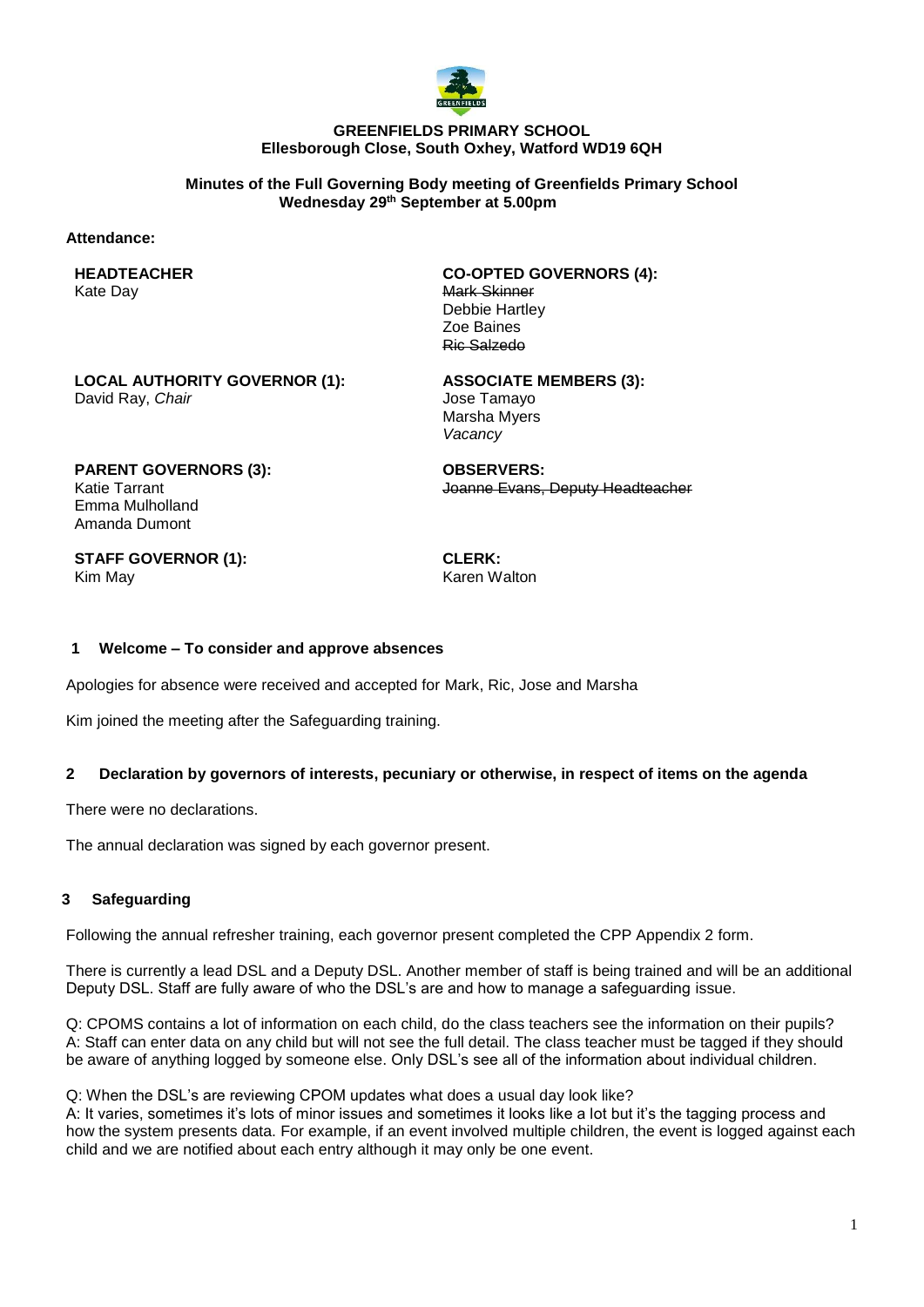Q: Do we still have parenting classes?

A: Yes, we have access to classes and a have a support worker. Step 2 is a referral service we can also use, and we now also have a Mental Health support worker.

Q: A comment was made that a lot of pupils come without having breakfast. Why is that?

A: Running late, not hungry, nobody at home insisted and often a family has run out of food.

Q: Was there anything specific in the new safeguarding documents about Covid? A: No.

Q: Is there any clear recommendation about having a computer database, given the volume of data generated? A: No, there are no recommendations, but CPOMS is great. It allows us to keep all records safely and transfer them to another school when the child moves on.

Q: In terms of E-safety and the Herts systems that the pupils use, e.g. Chrome Books – Is the security up to date? A: The Herts system has a safe firewall and security and the Herts Intranet which pupils also use has all its own safety measures.

Q: So, we don't have to do anything ourselves to provide internet protection within the school? A: No, Herts makes sure everything is secure.

## **4 Membership of the Governing Body**

The Chair formally welcomed Amanda as a new Parent Governor. Amanda was able to attend the Governors' Day as part of her induction.

There is an Associate Member vacancy due to Rev'd Liz Guest moving to St Albans. The school will keep links with the Church (All Saints) and encourage discussion about another member of the Church community becoming an Associate Governor.

## **5 To approve the minutes of the meeting held on 7 th July 2021 (document circulated)**

No further comments were made. The Chair signed the minutes as an accurate and valid record of the meeting held on 7<sup>th</sup> July 2021.

## **6 Matters Arising from the minutes of the meeting held on 7 th July 2021**

Parent governor nominations – complete.

Ofsted Ready Folders – complete.

Visions and Strategy Update familiarisation – complete.

## **7 Headteacher's report (written report)**

Q: The attendance figures are great, are they being maintained?

A: The first week was good, the next few weeks have declined slightly due to coughs and colds. Attendance rainbows have been re-introduced which the children love and are keen to do well with.

Q: Have we still got parents taking pupils out?

A: There have been a few taking them out for holidays. Families need to have a warning before action is taken. As this is a new term this means we can't take action at this stage, but all parents know they should not take their children out of school.

Q: Given the relaxation of travel are we anticipating issues around half term?

A: I think families are still anxious about travel and can't afford travel so we are not expecting a difficulty. The summer term may be different.

The biggest hit school has had has been the lack of parental support for homework. Parents helped over the covid period and reluctant to continue.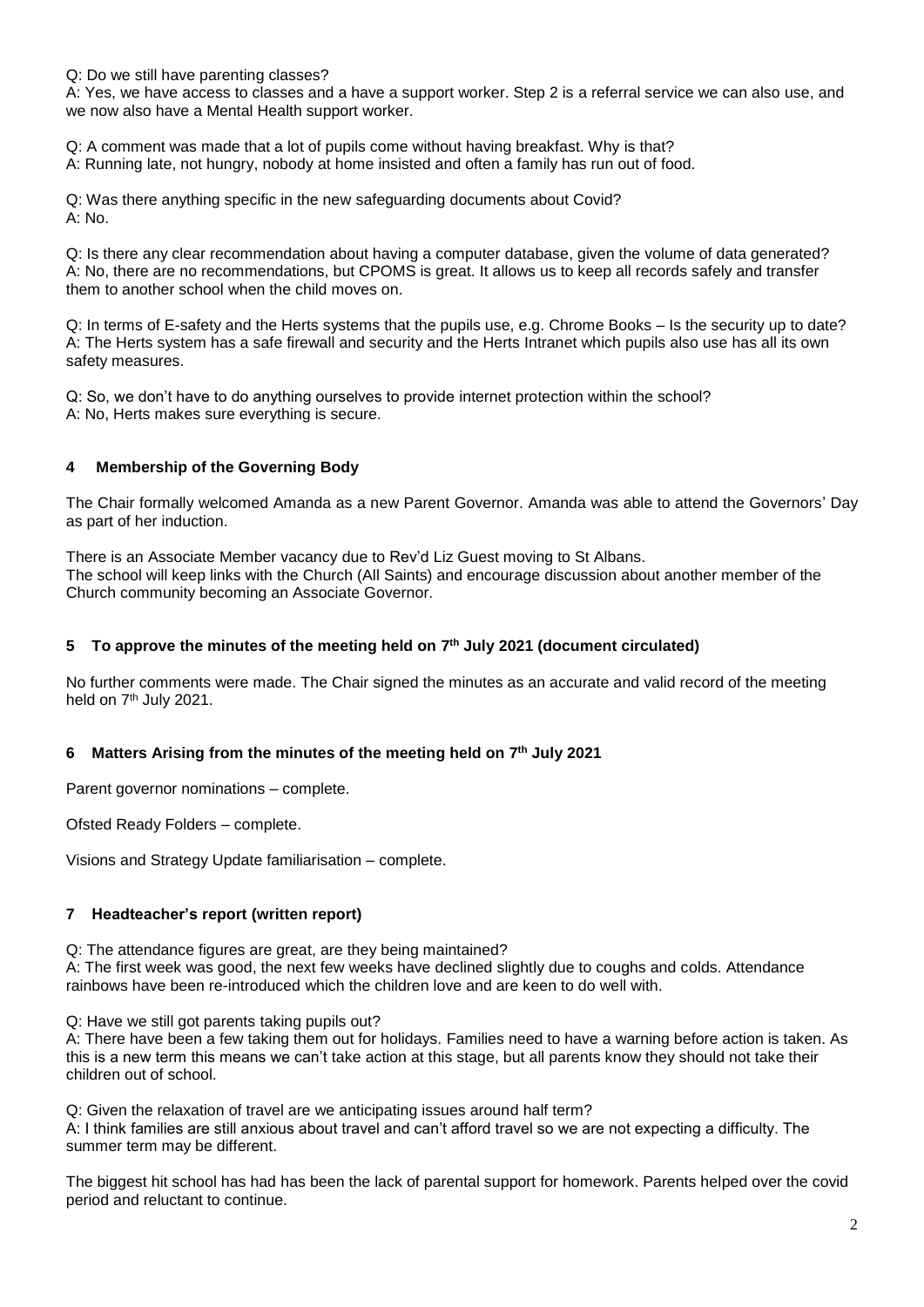Latest Herts Planning Primary School Forecast – Document circulated. The demand has decreased significantly this year and is predicted to do the same next year. But then 2023-24 shows a significant increase. The forecast for the next 5 years shows that there does not appear to be a case for closing any local single form entry primary schools. The places will be needed although next year will be tough for some.

Q: What is the reputation of these other schools like?

A: Most are good but one in particular is struggling, as reflected in the Planning Forecast. St Joseph is a Catholic school and always full.

Q: Good to see St Helen's support and their girls coming back to school. Are we contacting Merchant Taylors? A: Not yet because the contact has moved on. St Helen's have been very pro-active and contacted us and trained their girls in what they can support with. It would be good if future support can be aware of what is expected and how they can support the pupils they work with. The York House link is still strong, particularly for science.

Q: The Governors' Pack, self-evaluation form (SEF) – how do Ofsted find the form?

A: They ask for it the day before the actual inspection. It does not have to be published but it's good to complete. In October Linda (Herts Improvement Partner) will work with the Head to update the form.

Q: Could Merchant Taylors' help with MFL?

A: Oak Academy has covered this. Listening to readers and reading to pupils will be more helpful.

### Q: Is the Head's workload too high?

A: A supply teacher is working Wednesday afternoons for this term and is covering teaching time until Christmas. After Christmas a new member of staff is starting and will cover this time and a bit more. The supply agency that has been used on occasion is also good.

There is more concern about the Deputy Head taking on the Senco Role and training and so the Head has taken on some tasks.

The Head's teaching time is more reactive, a lesson that does not require a lot of preparation and regular marking. This is manageable.

£467.50 was raised for the Macmillan Coffee Morning which was excellent.

Today has been the first day of 'Cards on the Table' meetings with staff. There are gaps and staff have identified what can be done, but overall the comments have been positive and good.

The ECT course for newly qualified teachers has adjusted the PPA time structure so the course now runs for 2 years rather than 1 year. It has a financial impact as the course is longer, but evidence is showing that the impact on the teacher is positive.

## **8 Update on Finance (HT)**

The departure of two members of staff who have not been identically replaced has helped the finances. New members of staff and some internal changes have filled the gaps as needed.

There is the potential in the New Year to have a new part-time TA across Years One and Two.

A request has also been sent to parents to hear children read. This voluntary service is invaluable.

Part-time funding for a Year 6 pupil has been approved. Although it is not a lot it will be useful.

## **9 Update on Premises (Chair)**

The new Nurture Building has arrived and is in use. The company who supplied and built the room have been excellent.

The Head has a new office and the outstanding furniture will arrive soon.

The Deputy Head also has a new office and this new set up is working well.

Moving offices has made a big impact in the staff room. Small group meetings can now take place in the Head's office without disturbing the staff room and the Deputy's office can be used for 1-1 work and Mental Health support.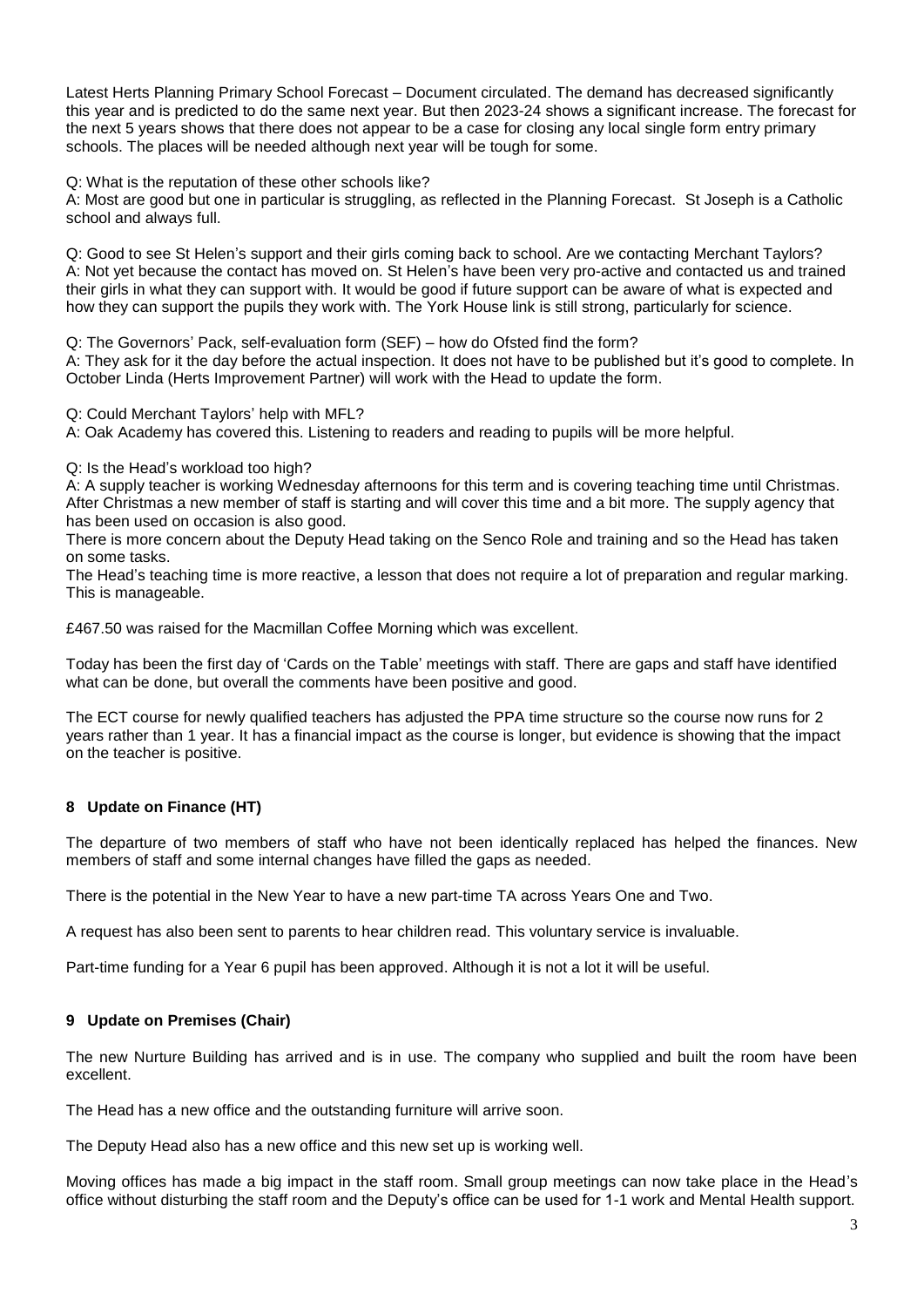Q: Given all that we have done on the premises over the past few years, are we where we wanted to get? A: The back gate (and the roof) are pending. The school structure now flows well. The staff appreciate having their own space and having different areas for meetings. The back gate update will depend on finances and the roof is not unsafe so will remaining pending for a while longer.

## **10 Safeguarding / Health & Safety (Chair)**

Safeguarding – covered earlier in the meeting.

The H&S Walkabout will be planned this term.

**ACTION** – H&S Walkabout to be booked (Chair / HT)

### **11 Policies for review and adoption**

Lettings – There was a big uptake on lettings over the summer holiday. Clicks hire on a Tuesday night and there were a lot of party enquiries. The policy has been updated so that families of the school have a reduced party rate. A Charity Quiz night is booked for November which will also be a good profit opportunity.

Q: Who opens the school for lettings?

A: There is a team – Chair of Governors, Head, Caretaker, Office Staff Member.

Staff Handbook / Staff Code of Conduct / Staff Health and Attendance – Circulated for information. No further comments were made.

Relationship & Sex Education Policy and Child Protection Policy – Accepted by all Governors present.

#### **12 Governors**

Updated Ofsted-ready packs – These were distributed and reviewed at the Governors' Day.

Feedback from Governors' Day (24/09) – It was a good day with a positive feeling. It was good to see the Governors now being able to engage with pupils and staff during the day.

## **13 Any Other Business**

No Outsiders – Teaching the Equality Act in Primary Schools.

This programme has been purchased by the school from a grant. The Head showed examples of the programme content including age-appropriate books and talked about what the school is doing to help pupils understand and accept equality on all levels.

#### Q: Are there formal lessons?

A: We have anti-bullying week coming up, so it is planned to use the materials then. We are a school with diverse family situations so it is important for us to show the children that whatever their race, faith, sexual preferences, everyone is accepted equally.

Q: Do we have a lot of comments about inequalities?

A: Recently we have had comments about gay people, and we have had some examples in the past. The children are very aware these days and it's important that they learn it from school rather than perhaps through the mixed messages on social media.

The aim is to make it 'the norm' – acceptance of who you are. There will be a staff training day and the message is that it's ok to be who you are.

#### Q: What resources do we have?

A: We have books and lesson plans and the aim is for each class to have approximately 6 books per class for them to explore during the week. There are also scripts of FAQ's to support staff.